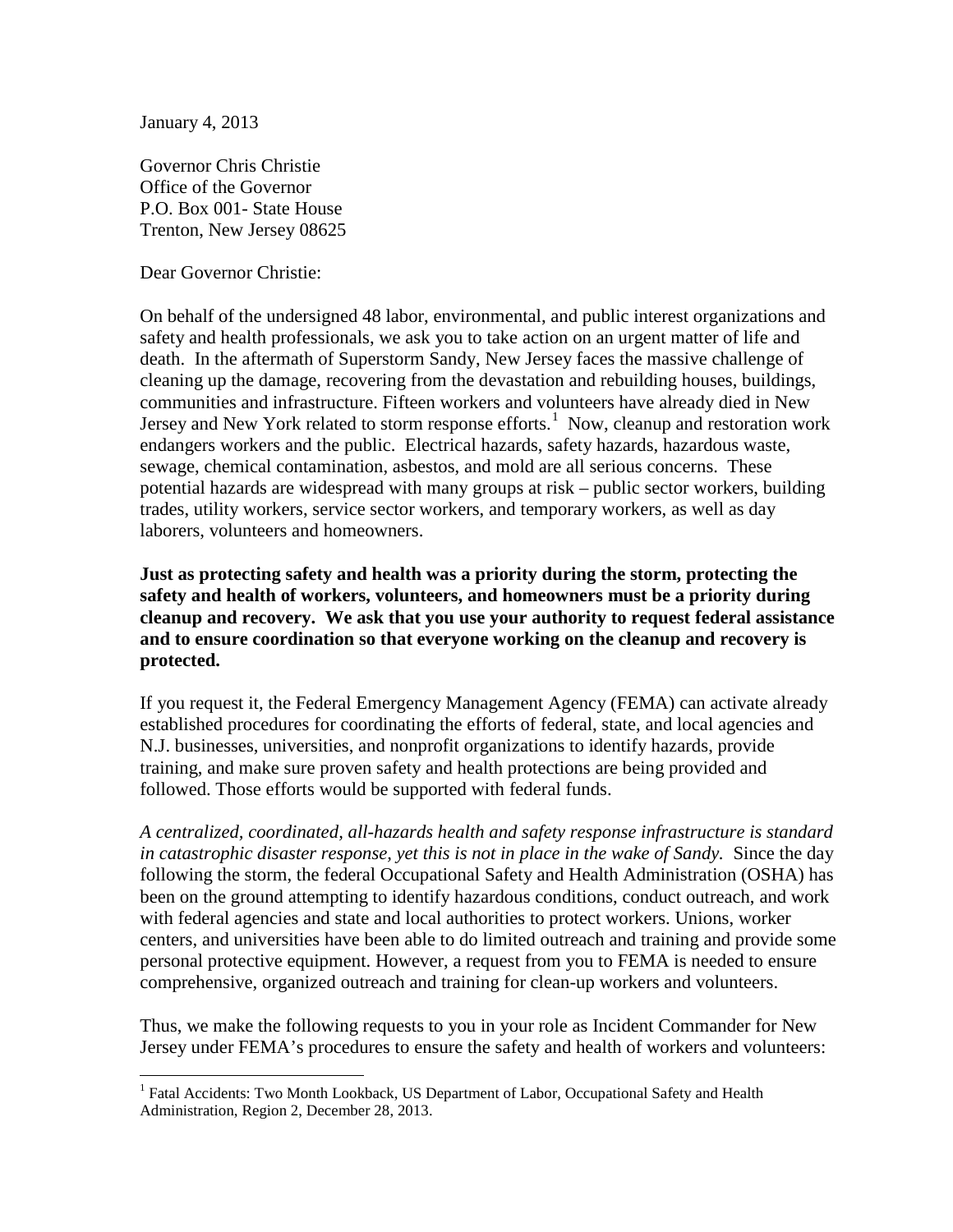- 1) Request FEMA to activate the process formally known as the Worker Safety and Health Annex of the National Response Framework to ensure a coordinated response to address the safety and health issues presented in recovery and clean-up operations. Under that process, FEMA would provide necessary resources and a formal assignment to OSHA to:
	- a. Implement a statewide Health and Safety Plan ("HASP") covering federal, state, local, and private sector workers involved in the response and recovery.
	- b. Provide outreach and compliance assistance materials to employers and workers on potential safety and health hazards and control measures.
	- c. Provide support for safety and health training and education for clean up and recovery workers, particularly for workers hired under the National Emergency Grants provided by the U.S. Department of Labor to give temporary recovery jobs to unemployed residents through local government agencies.
	- d. Conduct hazard evaluations and sampling to determine risks at sites impacted by the storm.
- 2) Request that FEMA formally ask the National Institute of Environmental Health Sciences (NIEHS) to provide training and education to cleanup workers and volunteers on potential safety and health hazards and appropriate control measures during the recovery process.

The NIEHS Worker Education Training Program can activate its network of education and training resources to ensure safe work practices and a high level of worker protection during cleanup. This network of union-based, university, community college, and nonprofit organizations already provides health and safety training with NIEHS support. NIEHS and its network in the Gulf provided health and safety training to 35,000 responders after Hurricane Katrina and 147,000 responders after the BP oil spill. In New Jersey and New York, the NIEHS network has trained more than 155,000 workers during the past five years on disaster response; lead, asbestos, and mold remediation; and other topics. These organizations already have trainers, classroom facilities, and mobile training vans.

- 3) Plan and implement health and safety awareness days, engaging state and federal agencies, including the NJ Departments of Labor and Workforce Development, Health, and Environmental Protection, to ensure that basic information reaches workers and volunteers in the hardest hit areas.
- 4) Ensure that Recovery4Jersey funds for job training (and all related funds for training and employment) include a requirement for safety and health training *before* work begins. Recovery4Jersey provides state grants to utility companies, construction companies, and other businesses involved in recovery efforts to train newly hired staff. It also provides grants to local Workforce Investment Boards in the state for on-the-job training of unemployed people hired for recovery-related work.
- 5) Establish a 24-hour hotline and blanket the airwaves and the Internet with information about the right way and wrong way to conduct recovery efforts. In doing so, the state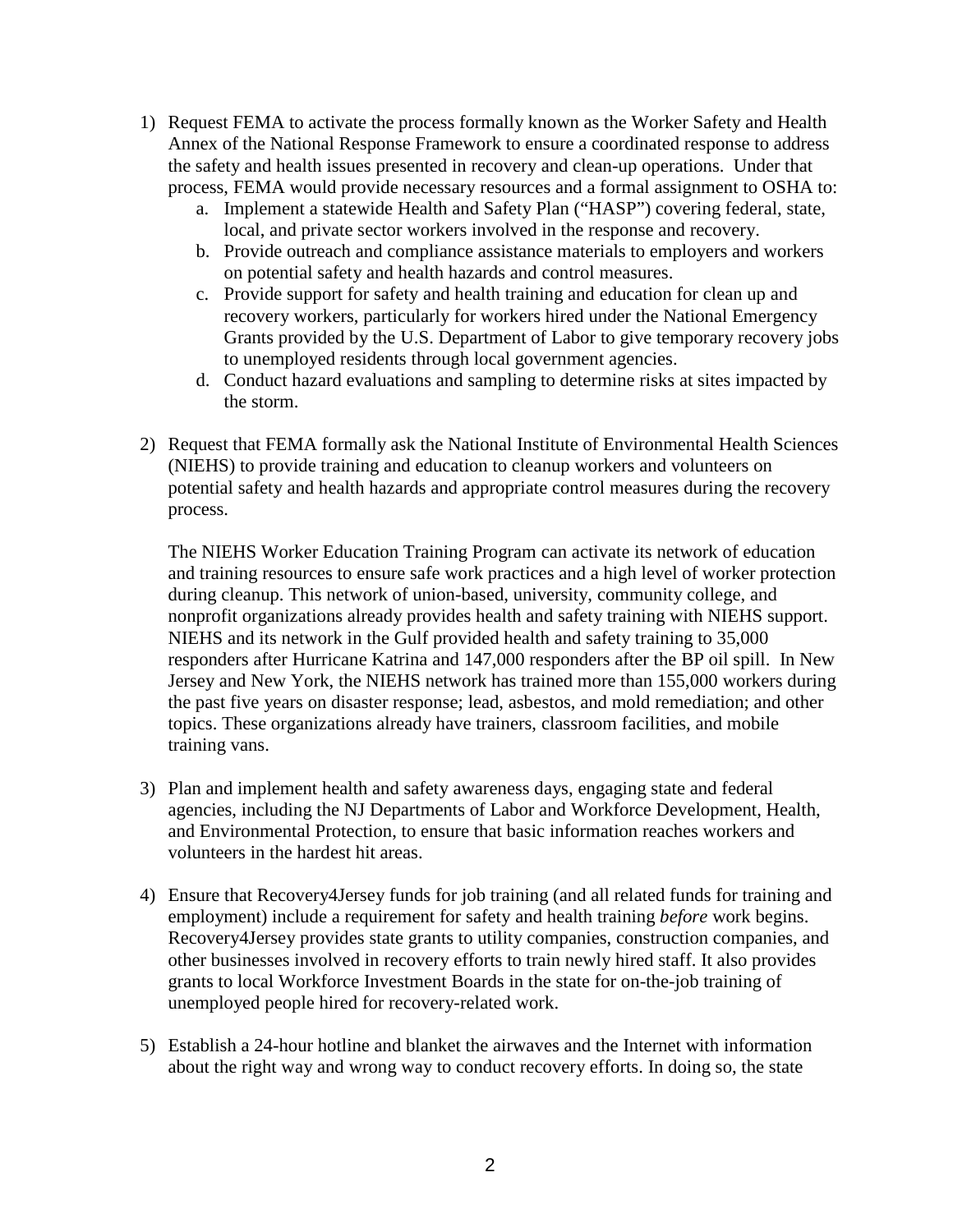should publicize the legal protection for whistleblowers under New Jersey's Conscientious Employee Protection Act (CEPA) and other laws.

6) Promptly initiate a public/private task force engaging state and federal agencies, employers, labor unions, worker's centers, volunteer organizations, the hardest hit communities (including their Community Emergency Response Team Programs), and mayors to meet publicly at least once every two weeks to help advise, plan, and implement safety and health activities.

Failure to provide workers and volunteers with the necessary protection and training after the September 11, 2001 attacks on the World Trade Center caused widespread disease and death. By contrast, during the BP oil spill in the Gulf, many effective measures were taken to protect workers. We must learn from these experiences and take the necessary steps to protect those who are responding to this disaster.

We look forward to working with you to protect health and safety in our state and would be most appreciative of receiving a written response to these recommendations. Please reply to Rick Engler, Director, NJ Work Environment Council, 142 West State Street, Third Floor, Trenton, NJ 08608 (or via email at rengler@njwec.org).

Thank you very much for your consideration.

Sincerely,

John Pajak, President, New Jersey Work Environment Council

Michael J. Wright, Director, Health, Safety, and Environment, United Steelworkers (USW)

John Luminoso, President, USW Local 4-397

Howard Boyer, Health and Safety Chair, USW Local 4-417

David LeGrande, Director, Safety and Health, Communications Workers of America (CWA)

Hetty Rosenstein, NJ Area Director, CWA District 1

Alberto Hernandez, President, CWA Local 1082

Bill Borwegen, Director, Occupational Health and Safety, Service Employees International Union

Bernie Gerard, Vice President, Health Professionals and Allied Employees (AFT)

Richard Whalen, International Vice President, United Food and Commercial Workers (UFCW), Region 1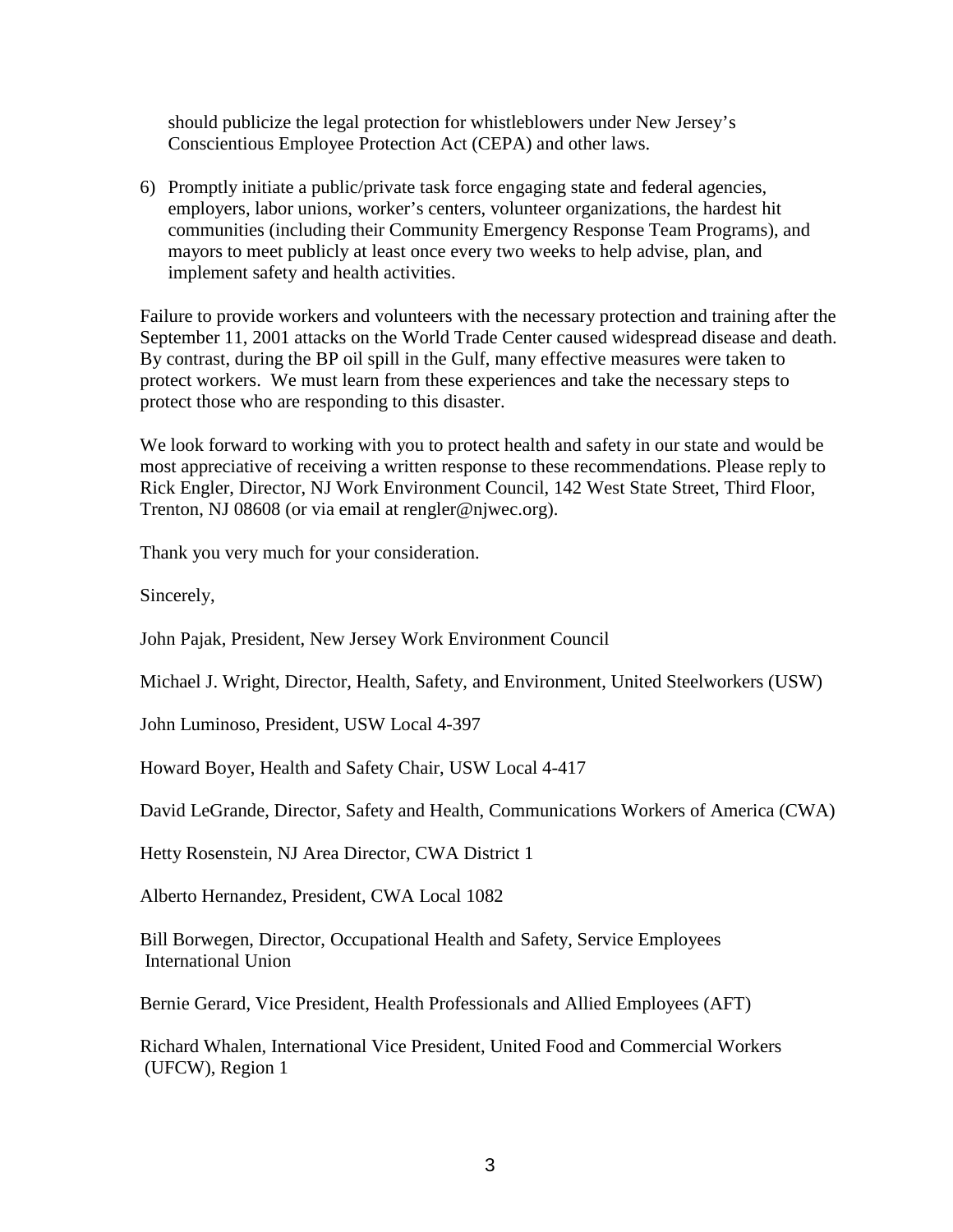John S. Morawetz, Health and Safety Department, International Chemical Workers Union Council (UFCW)

Joseph J. Nigro, General President, Sheet Metal, Air, Rail and Transportation (SMART) International Association

Michael Glenning, Director, NJ Community Action Program, United Auto Workers, Region 9

Franceline Ehret, President, International Federation of Professional and Technical Engineers, Local 194

Donna Chiera, President, American Federation of Teachers (AFT-NJ)

Lucye Millerand, President, Union of Rutgers Administrators (URA-AFT)

Joyce Sagi, Chair for Health and Safety, AFT-NJ

[Barbara Keshishian,](http://www.njea.org/about/who-we-are/leadership-and-staff/officers/president) President, NJ Education Association

Linda Mason, Legislative/Political Coordinator, American Federation of Government Employees, District 2

Doc Doherty, President, International Brotherhood of Teamsters (IBT), Local 877

Fredrick Potter, President, IBT Local 469

Dominick Marino, President, Professional Firefighters Association of NJ

Chip Gerrity, President/Business Manager, International Brotherhood of Electrical Workers, Local 94

John Birkner, President, Utility Workers Union of America Local 534

Carol E. Gay, President, NJ State Industrial Union Council

Rich Speiler, President, Burlington County Central Labor Council, AFL-CIO

Marien Pabellon, Executive Director, New Labor

Nelson Carrasquillo, General Coordinator, Farmworker Support Committee (CATA)

Barbara Rahke, Director, Philadelphia Area Project on Occupational Safety and Health

Tom O'Connor, Executive Director, National Council for Occupational Safety and Health